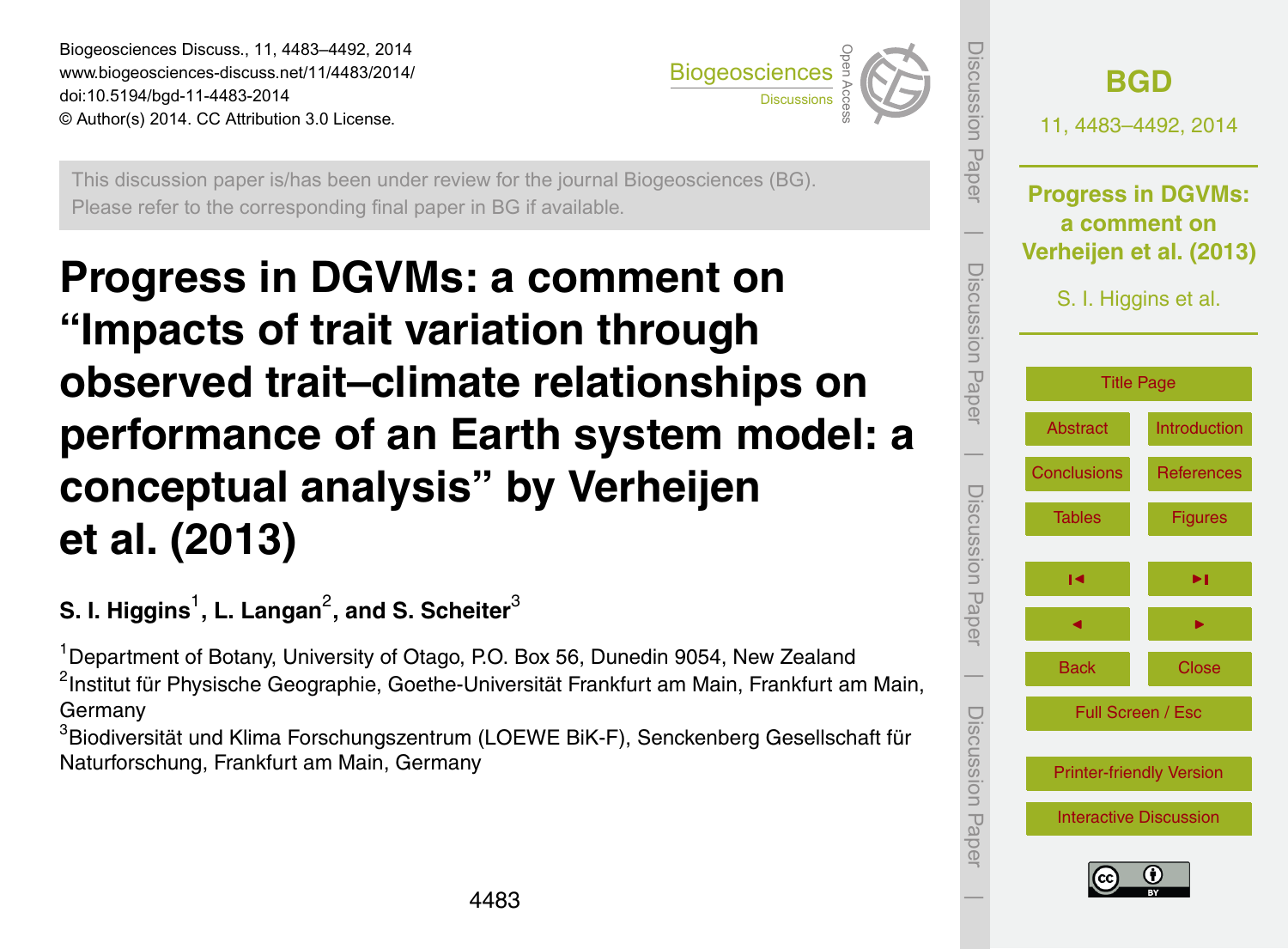Received: 5 February 2014 – Accepted: 5 February 2014 – Published: 21 March 2014

Correspondence to: S. I. Higgins (steven.higgins@otago.ac.nz)

Published by Copernicus Publications on behalf of the European Geosciences Union.

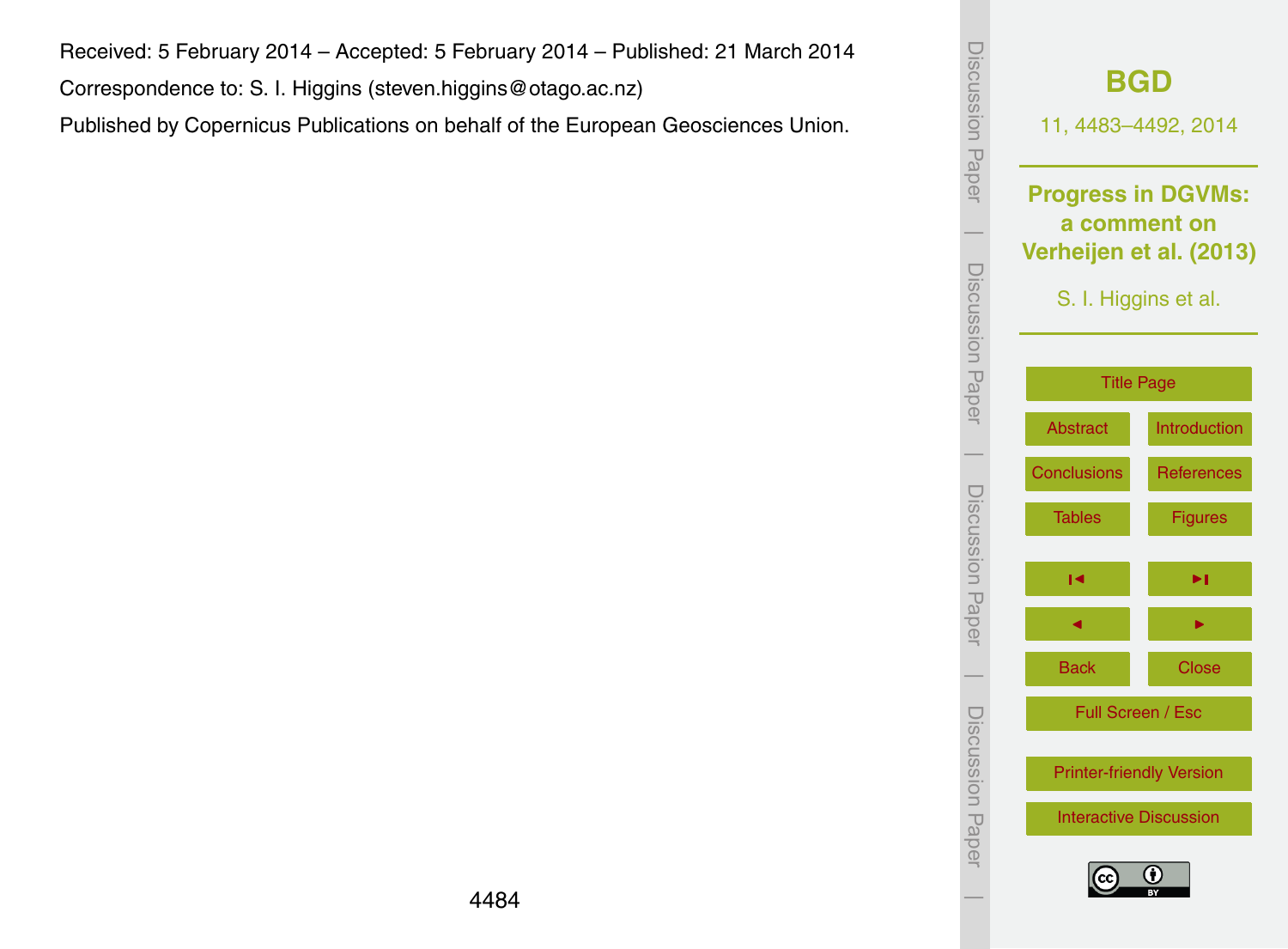<span id="page-2-0"></span>Dynamic Global Vegetation Models (DGVMs) are now central elements in Earth system models and our ability to understand past and anticipate future changes in the Earth system is intimately linked to the quality of DGVMs [\(Prentice et al.,](#page-8-0) [2007\)](#page-8-0). There are many ways in which DGVMs need improvement and there are <sup>5</sup> many exciting initiatives under way. In a recent manuscript [Verheijen et al.](#page-9-0) [\(2013\)](#page-9-0) describe one pathway. To provide context for their work they compare their approach to other initiatives. In this contribution we wish to point out ways in which Verheijen and colleagues misrepresented the aDGVM2 (which they incorrectly call the aDGVM, which is in fact a different model published by [Scheiter and Higgins,](#page-8-0) [2009\)](#page-8-0) as presented in <sup>10</sup> [Scheiter et al.](#page-9-0) [\(2013\)](#page-9-0). While the aim of this piece is primarily to set the record straight, we additionally point out similarities and differences between the approach described by [Verheijen et al.](#page-9-0) [\(2013\)](#page-9-0) and that described by [Scheiter et al.](#page-9-0) [\(2013\)](#page-9-0).

[Verheijen et al.](#page-9-0) [\(2013\)](#page-9-0) motivate their study by stating in reference to JeDi-DGVM [\(Pavlick et al.,](#page-8-0) [2013\)](#page-8-0) and aDGVM2 [\(Scheiter et al.,](#page-9-0) [2013\)](#page-9-0) that "none of the approaches

- <sup>15</sup> so far tried to maximally include trait variation based on observational trait data and capture multiple sources of this variation by relating trait data to environmental variables". Although we appreciate that this statement was designed to illustrate the uniqueness of [Verheijen et al.](#page-9-0) [\(2013\)](#page-9-0) and the statistical approach they adopt, it does have the side-effect of suggesting that these two papers ignored variation in traits
- <sup>20</sup> and the relationships between traits and the environment. We would like to point out that Fig. 5 of our paper plots the positions of modelled individuals in multivariate trait space and relates the axes of this trait space to environmental variables. In the same paragraph the authors go on to suggest that DGVM modellers need to apply assembly theory to better understand and model relationships between traits and the
- <sup>25</sup> environment. This is exactly what we propose in [Scheiter et al.](#page-9-0) [\(2013\)](#page-9-0) where the introduction explicitly proposes that DGVM modelling could benefit from two branches of community ecology, namely coexistence theory and community assembly theory. Moreover the title of [Scheiter et al.](#page-9-0) [\(2013\)](#page-9-0) includes the words "learning from community ecology". Our impression from reading [Pavlick et al.](#page-8-0) [\(2013\)](#page-8-0) is that the traits that

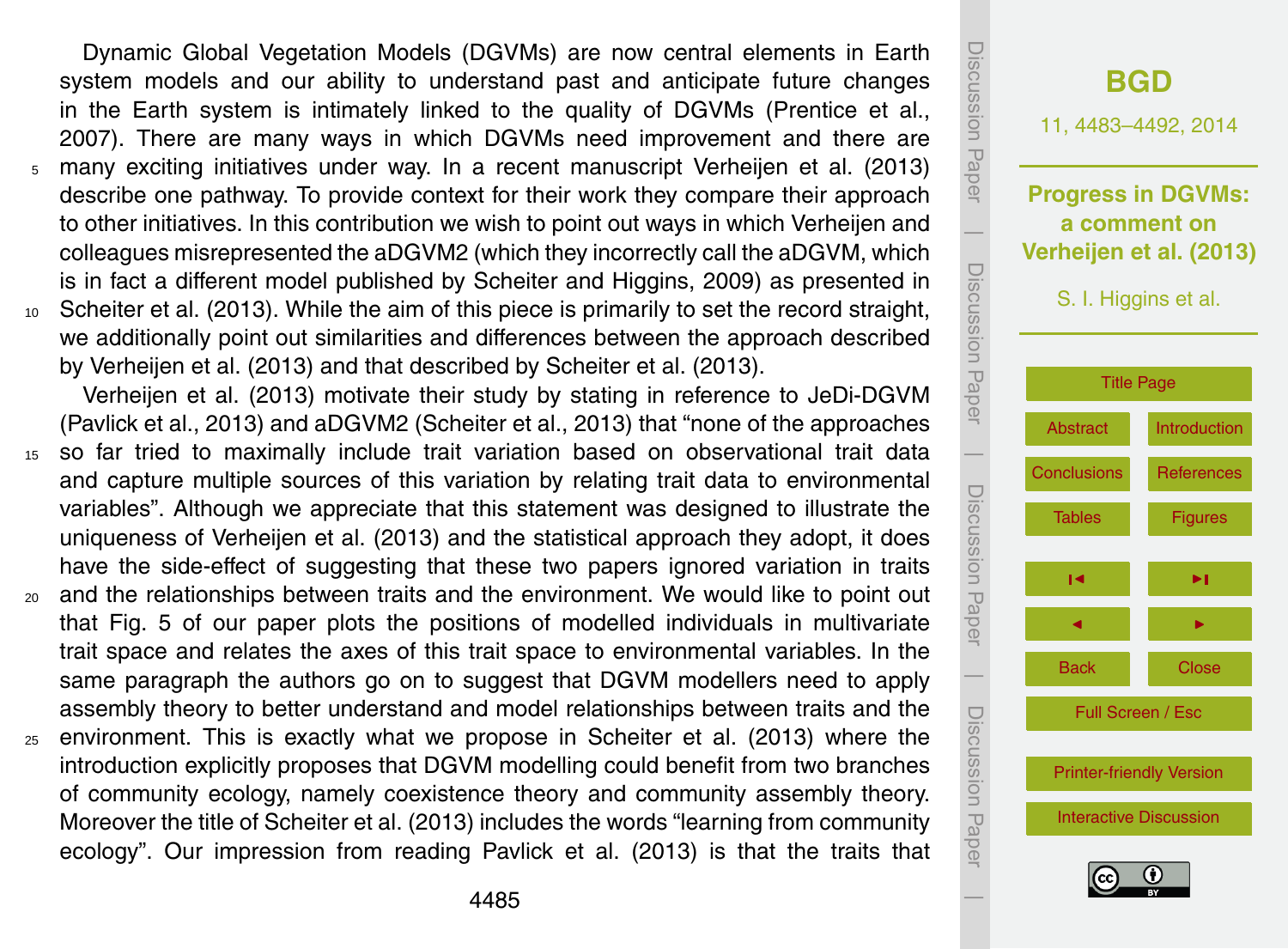<span id="page-3-0"></span>JeDi-DGVM predicts at a site are, as is the case with aDGVM2, a function of how environmental attributes select for trait combinations. This is an interpretation that [Verheijen et al.](#page-9-0) [\(2013\)](#page-9-0) appear, in apparent contradiction to their statement we cite above, to share in their discussion when they state that "some DGVMs also implement <sup>5</sup> the concept of environmental filtering, like the JeDi-DGVM [Pavlick et al.](#page-8-0) [\(2013\)](#page-8-0)".

JeDi-DGVM [\(Pavlick et al.,](#page-8-0) [2013\)](#page-8-0) is further criticised because its traits are "notmeasurable". While we cannot assess what is measurable, we like to point out that invitingly measurable traits are not inherently more useful than traits that can be inferred using inverse statistical methods (see [Hartig et al.,](#page-7-0) [2012](#page-7-0) for an overview of using <sup>10</sup> inverse methods in the context of DGVMs).

At a prominent point in the discussion Verheijen state that the "aDGVM has not been validated with observational data". This dismissive statement serves as invitation to the reader to ignore the aDGVM2. This is a curious criticism of our work, because we never claimed the aDGVM2 to be validated; the paper in question was explicitly a methods

- <sup>15</sup> and concept paper and we did not make any forecasts. Furthermore, we are sure that most authors of DGVM models would not claim to have authored validated models. At best a DGVM model can claim to have passed some benchmarks, to provide a better benchmark score than competitor models. Furthermore, should an author pronounce a model "validated", this pronouncement is not universal, but restricted to the domain of
- <sup>20</sup> that study. This criticism is even more curious considering that the authors themselves at the conclusion of the introduction state that their study is not aiming to produce "realistic results" and that their focus lies in "evaluating the importance of incorporating climate-driven trait variation". This disclaimer seems ad hoc given that considerable space in the manuscript is devoted to benchmarking the model and explaining why the
- <sup>25</sup> benchmarks used might undervalue the performance of their modelling approach (e.g. "Our simulations with 7 vegetation classes performed less well, but this might partly depend on the chosen vegetation map" and "This implies that the estimates of GPP by Beer et al. (2010) might be too low"); space, that could have been used "evaluating the importance of incorporating climate-driven trait variation". Perhaps the disclaimer was

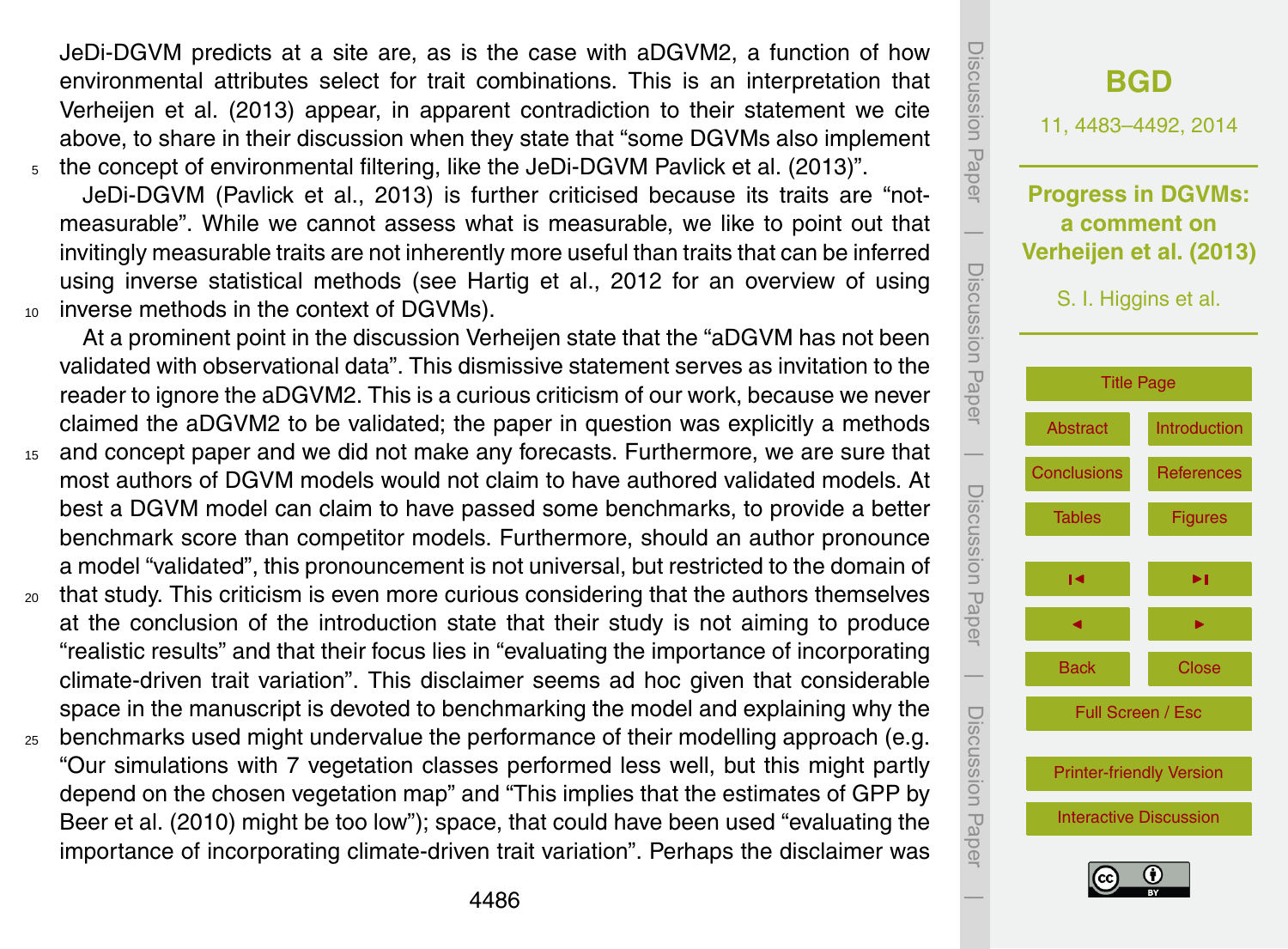<span id="page-4-0"></span>added because the new parameterisation method developed in the Verheijen paper yielded substantially poorer benchmark scores than the existing parameterisation method. The different performances of the parameterisation methods supports our contention [\(Scheiter et al.,](#page-9-0) [2013\)](#page-9-0) that hidden calibration in DGVM models inflates <sup>5</sup> their capacity to match benchmarks and hides model misspecification; something that objective parameterisation schemes will reveal. The Verheijen manuscript which essentially compares a hidden calibration parameterisation method, with two objective parameterisation methods nicely illustrates this point.

To be more constructive we would like to point out important differences between <sup>10</sup> our approach and that adopted by [Verheijen et al.](#page-9-0) [\(2013\)](#page-9-0). We explicitly chose not to follow the approach used by [Verheijen et al.](#page-9-0) [\(2013\)](#page-9-0) which was to use direct statistical inference to parameterise plant trait diversity. The pragmatic but inherent problem with this approach is that there is no 1 : 1 match between the parameters in trait databases and the parameters DGVM models use. In fact it appears, on evidence of the Verheijen <sup>15</sup> manuscript, that only three JSBACH (the DGVM used in the Verheijen study) traits

- [m](#page-9-0)atched traits in TRY [\(Kattge et al.,](#page-7-0) [2011\)](#page-7-0) and other trait databases used in [Verheijen](#page-9-0) [et al.](#page-9-0) [\(2013\)](#page-9-0). Our approach attempts to side-step the parameter incongruence problem by instead focusing on defining trade-offs between traits. [Verheijen et al.](#page-9-0) [\(2013\)](#page-9-0) correctly point out in their discussion that model architecture constrains how trade-
- <sup>20</sup> offs are represented and they identify cases where JSBACH is, in this regard, limited. In a disappointing piece of scholarship [Verheijen et al.](#page-9-0) [\(2013\)](#page-9-0) then state that "aDGVM has not been validated with observational data nor does it include trait trade-offs". This second strongly dismissive statement is perplexing given that the central tenet of the aDGVM2 is to focus not so much on the traits but on the trade-offs between traits.
- <sup>25</sup> In [Scheiter et al.](#page-9-0) [\(2013\)](#page-9-0), a paper the authors cite and by implication have read, we identified trade-offs and their representation in DGVMs as the central challenge for next generation DGVM models. We discuss at some length how to implement such tradeoffs in DGVMs and we used the aDGVM2 to illustrate some of these ideas. Some tradeoffs in the aDGVM2 are empirically defined, but others are emergent consequences of

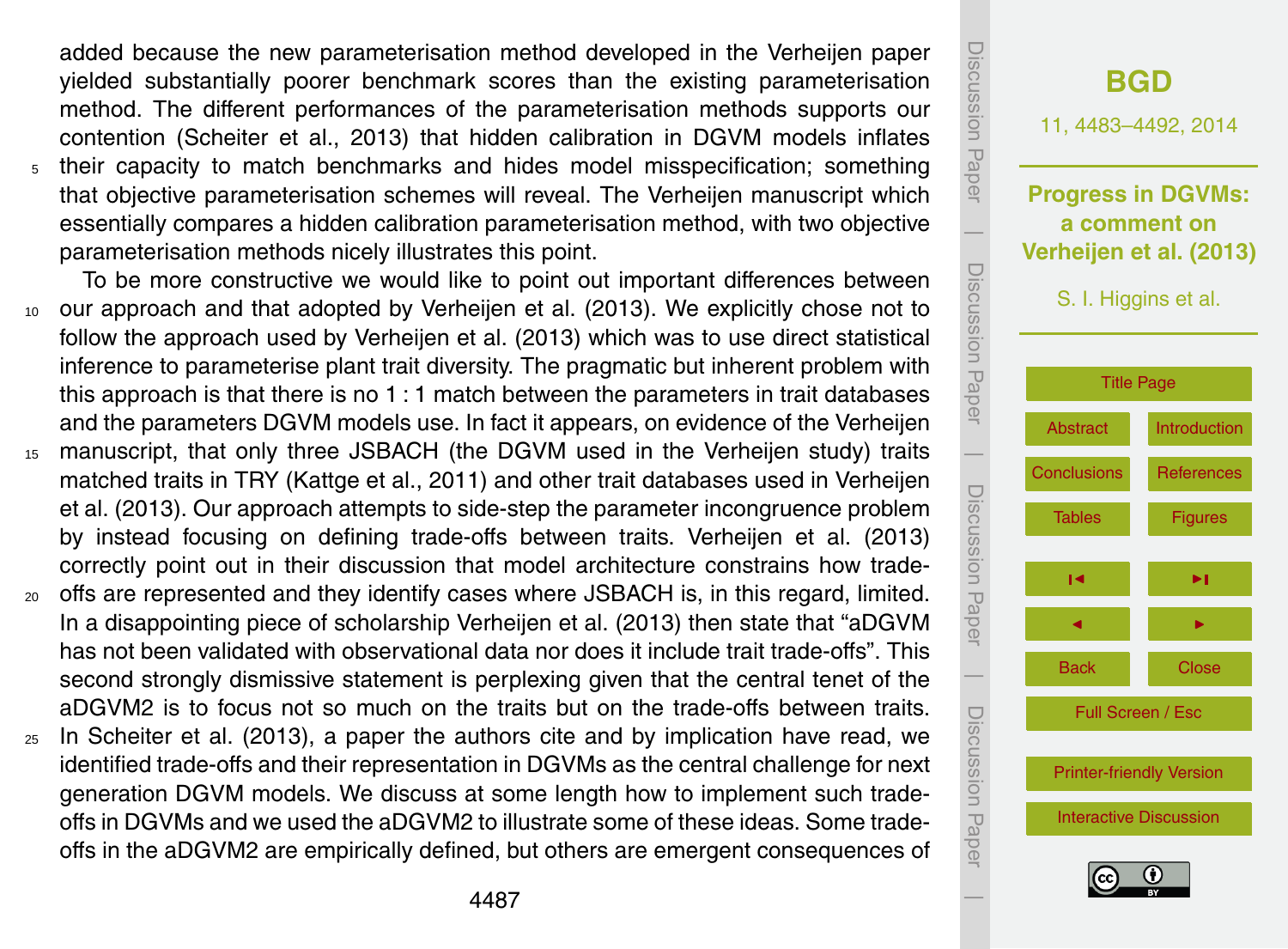<span id="page-5-0"></span>conservation of mass principles and mechanical constraints implemented in the model [\(Scheiter et al.,](#page-9-0) [2013\)](#page-9-0). Once trade-offs are defined, the actual trait values a plant may adopt in an aDGVM2 simulation are the outcome of trait filtering. We use the term "trait filtering" as shorthand for how the ecological processes implemented in the model <sup>5</sup> [d](#page-9-0)efine the trait combinations that persist in a simulation (Figs. 2 and 4 in [Scheiter](#page-9-0) [et al.,](#page-9-0) [2013\)](#page-9-0). A constructive criticism of [Scheiter et al.](#page-9-0) [\(2013\)](#page-9-0) would involve pointing out whether important trade-offs are missing from the aDGVM2 or if trade-offs included are mis-specified.

A further difference is that Verheijen use statistical smoothing methods to estimate <sup>10</sup> how the three traits that are congruent between the JSBACH model and the trait databases vary in environmental space and then use the resulting functions as a lookup table to reparameterise every simulation year, for each grid cell, the traits of each plant functional type. In this context they criticise aDGVM2, stating that in the aDGVM2 "environmental filtering only acts on trait values through the next generation". This is <sup>15</sup> not entirely correct. The aDGVM2 allows thousands of individual plants, each with their own potentially unique set of traits, to exist in a simulated vegetation patch.

- These individuals can die at any modelled time-step as influenced by disturbance, competition and resource availability. In addition, other individuals with potentially novel trait combinations can germinate each year. As a consequence of these birth
- <sup>20</sup> and death processes the community trait matrix will change every modelled time step. Furthermore, in the aDGVM2 we make a distinction between traits (inherited attributes) and phenotypes (the outcome of interactions between an organisms' traits and its environment). Traits of a modelled individual cannot vary in the lifetime of that individual, but a modelled individual's phenotype can change as it grows and is
- <sup>25</sup> subjected to disturbance. In summary, the phenotypes of individuals are modelled to change each simulation time step and the community trait matrix changes every time an individual is born and every time and individual dies. It follows that the criticism that the aDGVM2 approach is flawed because it does not allow "traits" to vary between years is distracting and without substance.

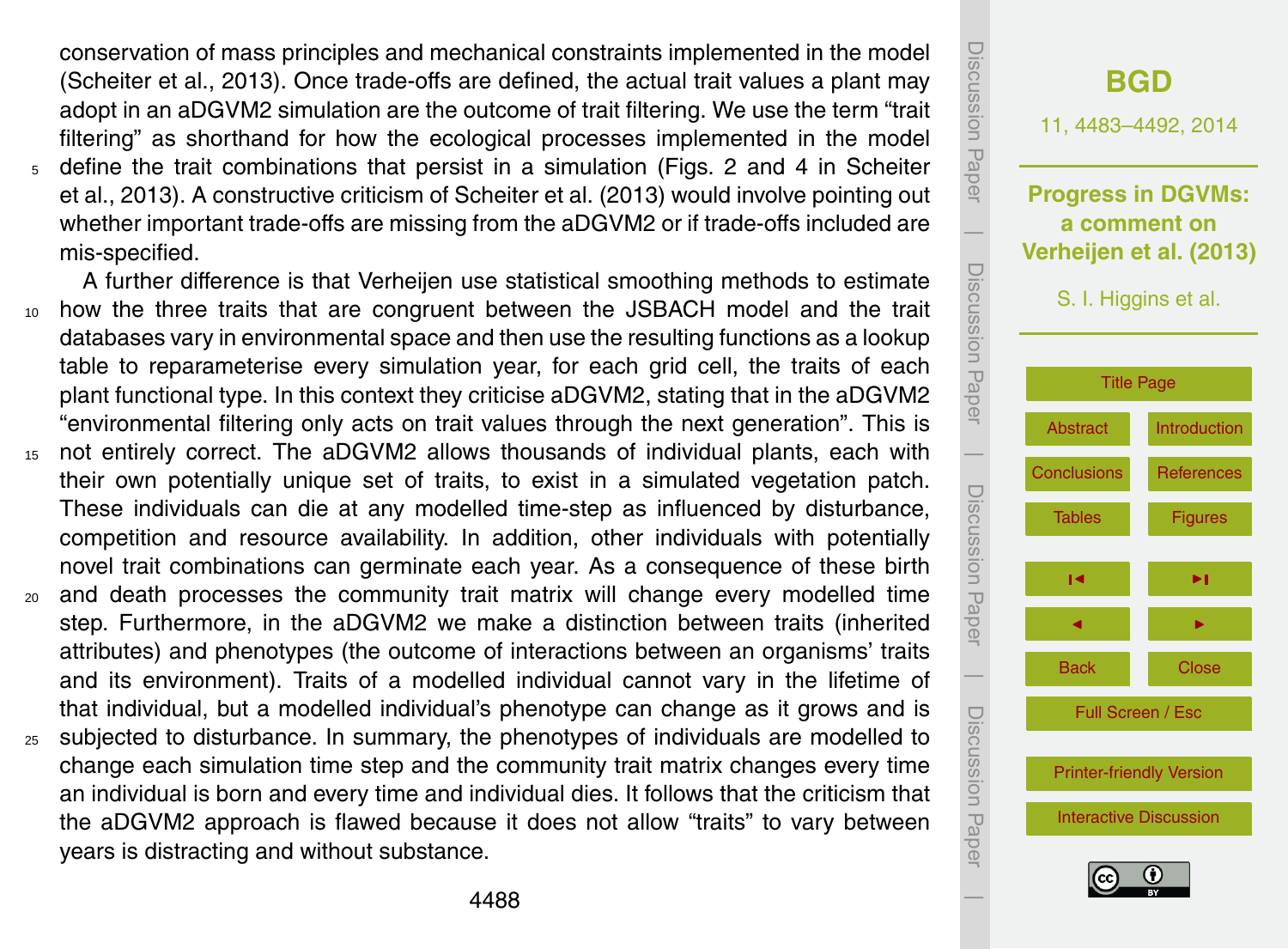<span id="page-6-0"></span>A related problem with using statistical methods to parameterise functional diversity [i](#page-9-0)n DGVMs is that the dimensionality of the parameterisation task is high. The [Verheijen](#page-9-0) [et al.](#page-9-0) [\(2013\)](#page-9-0) approach essentially requires a different parameterisation for each time step, for each geographic location, for each plant functional type. Even though <sup>5</sup> using correlations between environmental factors and traits is used to reduce the dimensionality of the task, many parameters are needed. A side-effect of this large number of parameters is that it provides the modeller with the flexibility to tune the model to a benchmark. As we discuss in [Scheiter et al.](#page-9-0) [\(2013\)](#page-9-0), one advantage of our method of combing trade-offs and trait filtering is that the dimensionality of the <sup>10</sup> functional diversity parameterisation does not change with the number of functional types or with the number of geographical locations simulated.

A further reason why we would not advocate [Verheijen et al.'](#page-9-0)s [\(2013\)](#page-9-0) statistical route to describing trait variation is that it is well known that within a plant functional type at a site there is a large range of trait states, simply because species with differing

- <sup>15</sup> trait values are more likely to coexist [\(Macarthur and Levins,](#page-8-0) [1967\)](#page-8-0). [Cody'](#page-7-0)s [\(1986\)](#page-7-0) delightful example of the divergent leaf traits of coexisting species of Proteaceae shrubs nicely illustrates this point. It follows that additional information and assumptions regarding limitations on the similarity of species need to be made when developing statistical models of community assembly [\(Laughlin and Laughlin,](#page-8-0) [2013\)](#page-8-0). Future
- <sup>20</sup> community assembly will be conditional on each localities community trait matrix and the community matrix is in turn defined, in part, by history. That is, while we recognise that a statistical approach may seem pragmatic, we suspect that it might be a dead end. By aggregating the effects of "different temporal and spatial scales, including acclimation, adaptation of species and species replacement" in statistical models (with
- $_{25}$  a median  $R^2$  value of 0.36) [Verheijen et al.](#page-9-0) [\(2013\)](#page-9-0) actually smooth away substantial components of the variation they themselves recognise as being essential for next generation DGVM models.

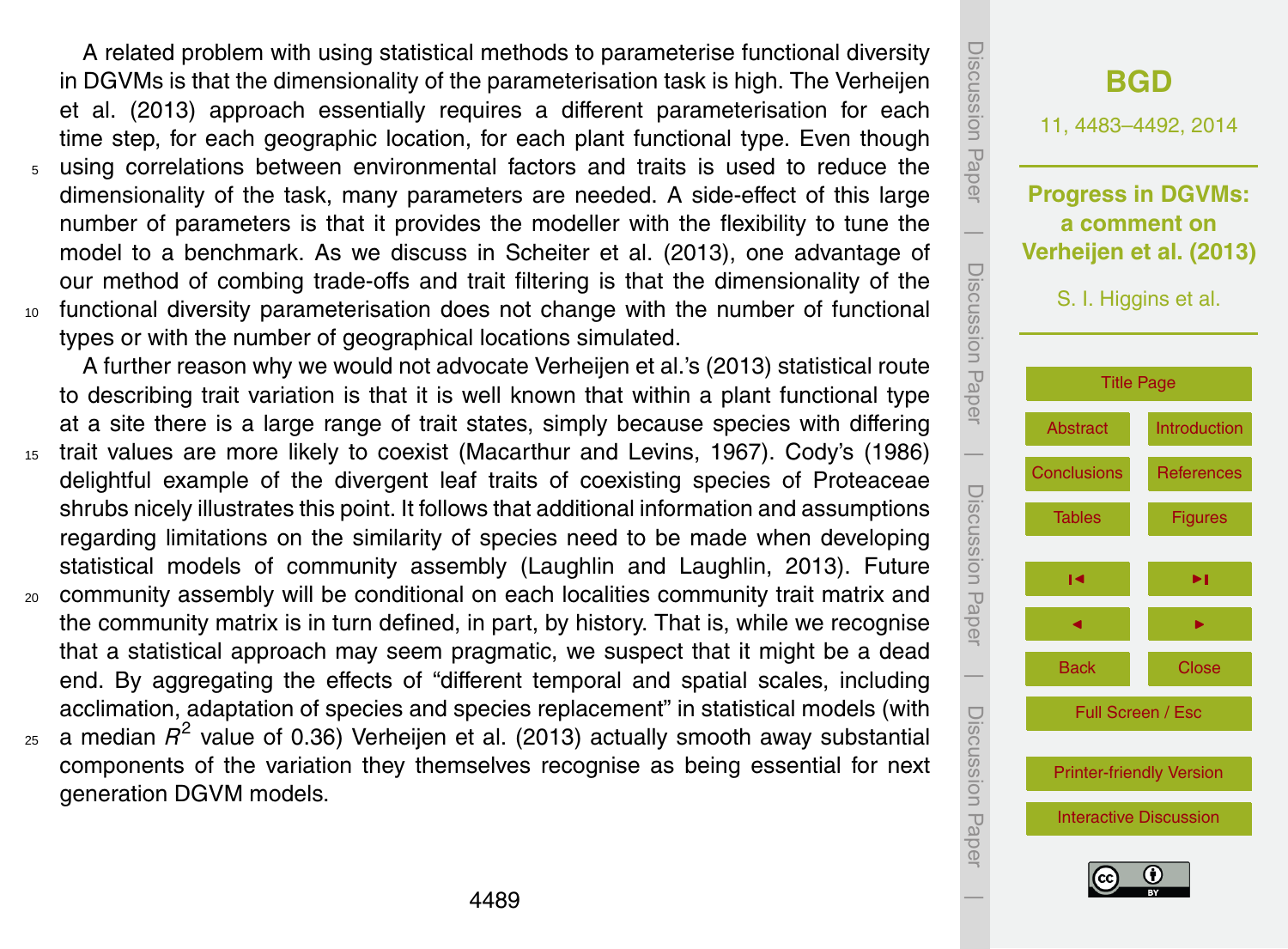<span id="page-7-0"></span>We readily concede that the aDGVM2 as published in [Scheiter et al.](#page-9-0) [\(2013\)](#page-9-0) is a starting point, an illustration of the promise of one approach, a vehicle for encouraging a more intimate interaction between trait data and DGVM models. We are disappointed that Verheijen and colleagues felt it necessary to dismiss our contribution. To criticise <sup>5</sup> a concept model because it is "not-validated" misses the point of a concept model. To criticise a published work for not "relating trait data to environmental variables" or for "not including trade-offs" when that work quite transparently does both is a questionable way to make progress in science. We hope that this comment has made some of the real differences between the two approaches more apparent to both developers

<sup>10</sup> [a](#page-9-0)nd users of DGVM models. In summary the important difference is that [Verheijen](#page-9-0) [et al.](#page-9-0) [\(2013\)](#page-9-0) use a direct statistical method to parameterise plant functional diversity, whereas [Scheiter et al.](#page-9-0) [\(2013\)](#page-9-0) define trade-offs between plant functional traits, which allows functional diversity to emerge as a by-product of the model's dynamics.

*Acknowledgements.* Financial support was provided by the Deutsche Forschungsgemein-<sup>15</sup> schaft (DFG) and Hesse's Landesoffensive zur Entwicklung wissenschaftlich-Ökonomischer Exzellenz (LOEWE).

## **References**

- Cody, M. L.: Structural niches in plant communities, in: Community Ecology, edited by: Diamond, J. M., Harper & Row, New York, NY, 381–405, 1986. [4489](#page-6-0)
- <sup>20</sup> Hartig, F., Dyke, J., Hickler, T., Higgins, S. I., O'Hara, R. B., Scheiter, S., and Huth, A.: Connecting dynamic vegetation models to data – an inverse perspective, J. Biogeogr., 39, 2240–2252, doi[:10.1111/j.1365-2699.2012.02745.x,](http://dx.doi.org/10.1111/j.1365-2699.2012.02745.x) 2012. [4486](#page-3-0)
	- Kattge, J., Díaz, S., Lavorel, S., Prentice, I. C., Leadley, P., Bönisch, G., Garnier, E., Westoby, M., Reich, P. B., Wright, I. J., Cornelissen, J. H. C., Violle, C., Harrison, S. P.,
- <sup>25</sup> Van Bodegom, P. M., Reichstein, M., Enquist, B. J., Soudzilovskaia, N. A., Ackerly, D. D., Anand, M., Atkin, O., Bahn, M., Baker, T. R., Baldocchi, D., Bekker, R., Blanco, C. C., Blonder, B., Bond, W. J., Bradstock, R., Bunker, D. E., Casanoves, F., Cavender-Bares, J., Chambers, J. Q., Chapin III, F. S., Chave, J., Coomes, D., Cornwell, W. K., Craine, J. M.,

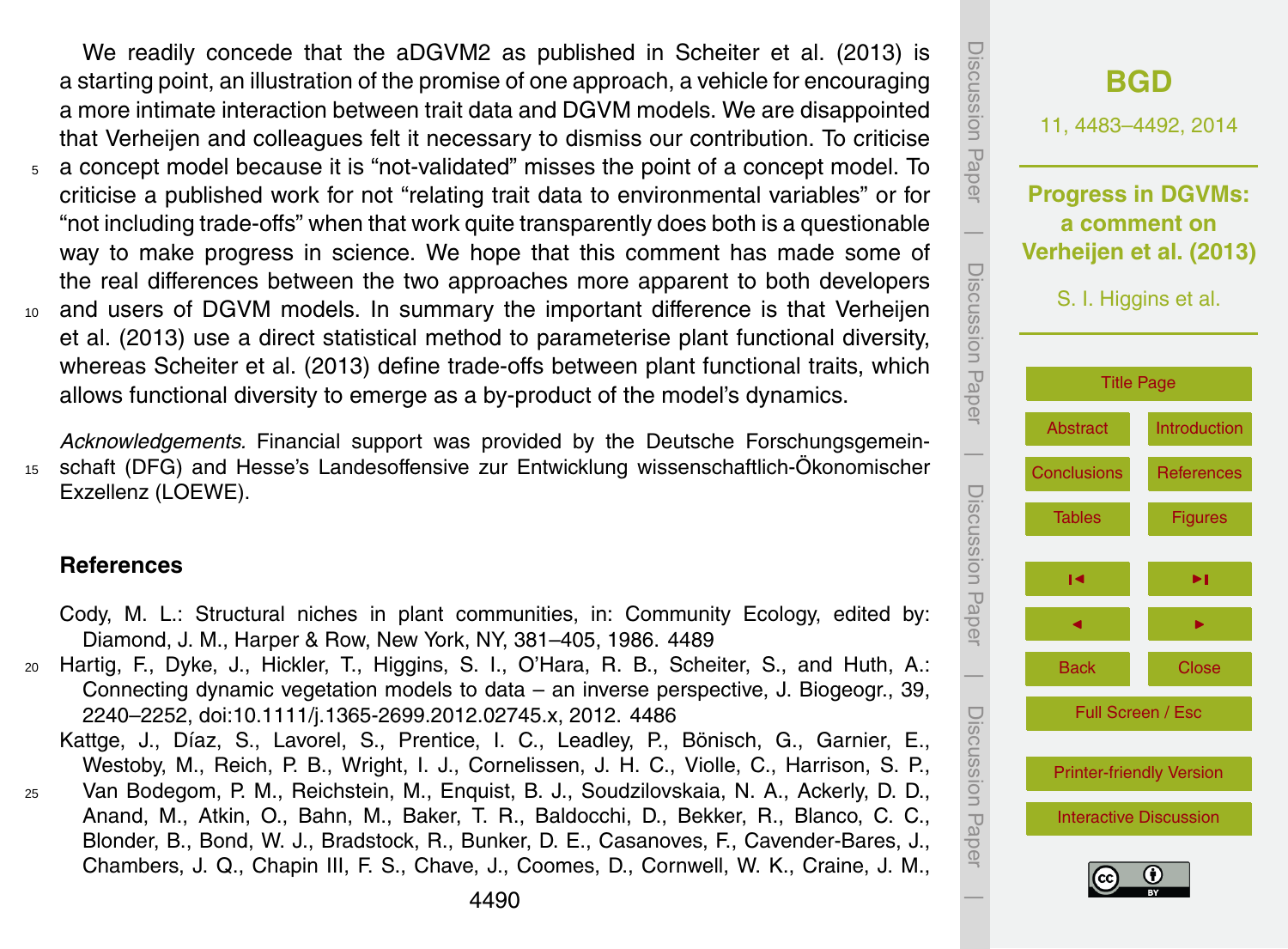<span id="page-8-0"></span>Dobrin, B. H., Duarte, L., Durka, W., Elser, J., Esser, G., Estiarte, M., Fagan, W. F., Fang, J., Fernández-Méndez, F., Fidelis, A., Finegan, B., Flores, O., Ford, H., Frank, D., Freschet, G. T., Fyllas, N. M., Gallagher, R. V., Green, W. A., Gutierrez, A. G., Hickler, T., Higgins, S. I., Hodgson, J. G., Jalili, A., Jansen, S., Joly, C. A., Kerkhoff, A. J., Kirkup, D., <sup>5</sup> Kitajima, K., Kleyer, M., Klotz, S., Knops, J. M. H., Kramer, K., Kühn, I., Kurokawa, H., Laughlin, D., Lee, T. D., Leishman, M., Lens, F., Lenz, T., Lewis, S. L., Lloyd, J., Llusià, J., Louault, F., Ma, S., Mahecha, M. D., Manning, P., Massad, T., Medlyn, B. E., Messier, J., Moles, A. T., Müller, S. C., Nadrowski, K., Naeem, S., Niinemets, Ã., Nöllert, S., Nüske, A., Ogaya, R., Oleksyn, J., Onipchenko, V. G., Onoda, Y., Ordoñez, J., Overbeck, G., <sup>10</sup> Ozinga, W. A., Patiño, S., Paula, S., Pausas, J. G., Peñuelas, J., Phillips, O. L., Pillar, V., Poorter, H., Poorter, L., Poschlod, P., Prinzing, A., Proulx, R., Rammig, A., Reinsch, S., Reu, B., Sack, L., Salgado-Negret, B., Sardans, J., Shiodera, S., Shipley, B., Siefert, A., Sosinski, E., Soussana, J.-F., Swaine, E., Swenson, N., Thompson, K., Thornton, P., Waldram, M., Weiher, E., White, M., White, S., Wright, S. J., Yguel, B., Zaehle, S., <sup>15</sup> Zanne, A. E., and Wirth, C.: TRY – a global database of plant traits, Glob. Change Biol., 17, 2905–2935, doi[:10.1111/j.1365-2486.2011.02451.x,](http://dx.doi.org/10.1111/j.1365-2486.2011.02451.x) 2011. [4487](#page-4-0) Laughlin, D. C. and Laughlin, D. E.: Advances in modeling trait-based plant community assembly, Trends Plant Sci., 18, 584–593, doi[:10.1016/j.tplants.2013.04.012,](http://dx.doi.org/10.1016/j.tplants.2013.04.012) 2013. [4489](#page-6-0) Macarthur, R. and Levins, R.: The limiting similarity, convergence, and divergence of coexisting <sup>20</sup> species, Am. Nat., 101, 377–385, 1967. [4489](#page-6-0)

Pavlick, R., Drewry, D. T., Bohn, K., Reu, B., and Kleidon, A.: The Jena Diversity-Dynamic Global Vegetation Model (JeDi-DGVM): a diverse approach to representing terrestrial biogeography and biogeochemistry based on plant functional trade-offs, Biogeosciences, 10, 4137–4177, doi[:10.5194/bg-10-4137-2013,](http://dx.doi.org/10.5194/bg-10-4137-2013) 2013. [4485,](#page-2-0) [4486](#page-3-0)

- <sup>25</sup> Prentice, I. C., Bondeau, A., Cramer, W., Harrison, S. P., Hickler, T., Lucht, W., Sitch, S., Smith, B., and Sykes, M. T.: Dynamic Global Vegetation Modeling: quantifying terrestrial ecosystem responses to large-scale environmental change, in: Terrestrial Ecosystems in a Changing World, edited by: Canadell, J. G., Pataki, D. E., and Pitelka, L. F., Global Change – The IGBP Series, Springer, Berlin Heidelberg, 175–192, 2007. [4485](#page-2-0)
- Scheiter, S. and Higgins, S. I.: Impacts of climate change on the vegetation of Africa: an adaptive dynamic vegetation modelling approach, Glob. Change Biol., 15, 2224–2246, doi[:10.1111/j.1365-2486.2008.01838.x,](http://dx.doi.org/10.1111/j.1365-2486.2008.01838.x) 2009. [4485](#page-2-0)